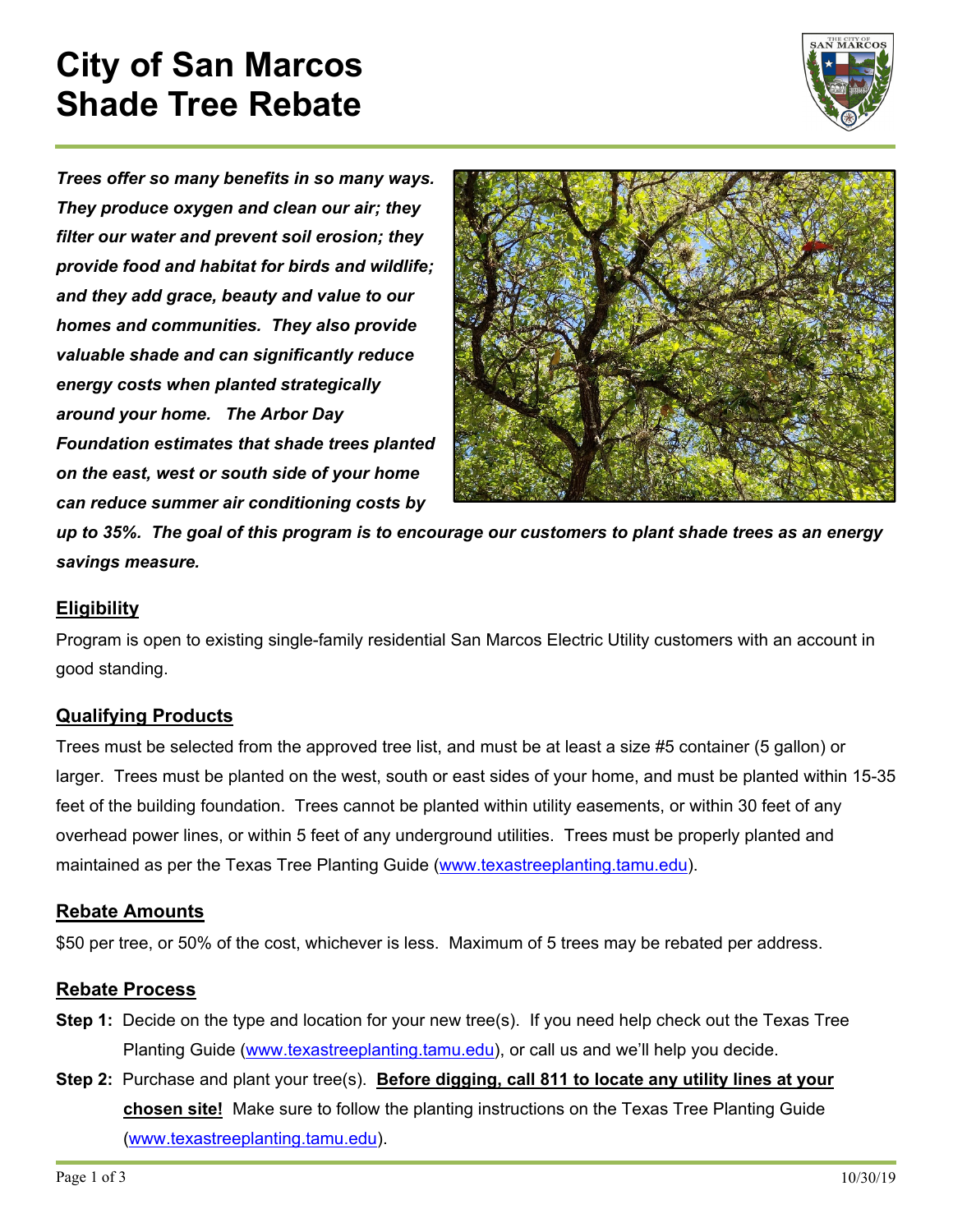# **City of San Marcos Shade Tree Rebate**



- **Step 3:** Submit completed rebate application along with itemized invoices and/or receipts, site plan / aerial view showing where trees were planted, and photos of installed tree(s). Application and supporting materials must be submitted within 30 days after purchase.
- **Step 4:** City staff will schedule a site inspection to verify installation.
- **Step 5:** Rebate is issued as a credit on customer's utility bill.

### **Additional Terms**

- **Rebates are offered on a first come/first serve basis and are subject to availability of funds.**
- COSM may alter program requirements at any time without prior notice.
- COSM reserves the right to deny any application or refuse incentive payment for installations that do not conform to all program requirements, terms, rules and specifications.
- Rebated products must be installed within the COSM water service area, and must remain in use at the specified address for the lifetime of the product.
- Rebate amount is pre-tax and is for purchase of landscaping materials and installation only. Rebate is not applicable to maintenance agreements, warranties, tax or any other items.
- Applicant and contractors must comply with applicable local, state and federal regulations, and must obtain all required permits and inspections.
- **The City of San Marcos does not endorse specific brands, products, contractors or dealers; nor does it guarantee materials, workmanship, performance or durability of rebated products.**

**Send completed application packet to: jklein@sanmarcostx.gov City of San Marcos Public Services - Conservation Dept. 630 East Hopkins San Marcos, TX 78666 512-393-8310**